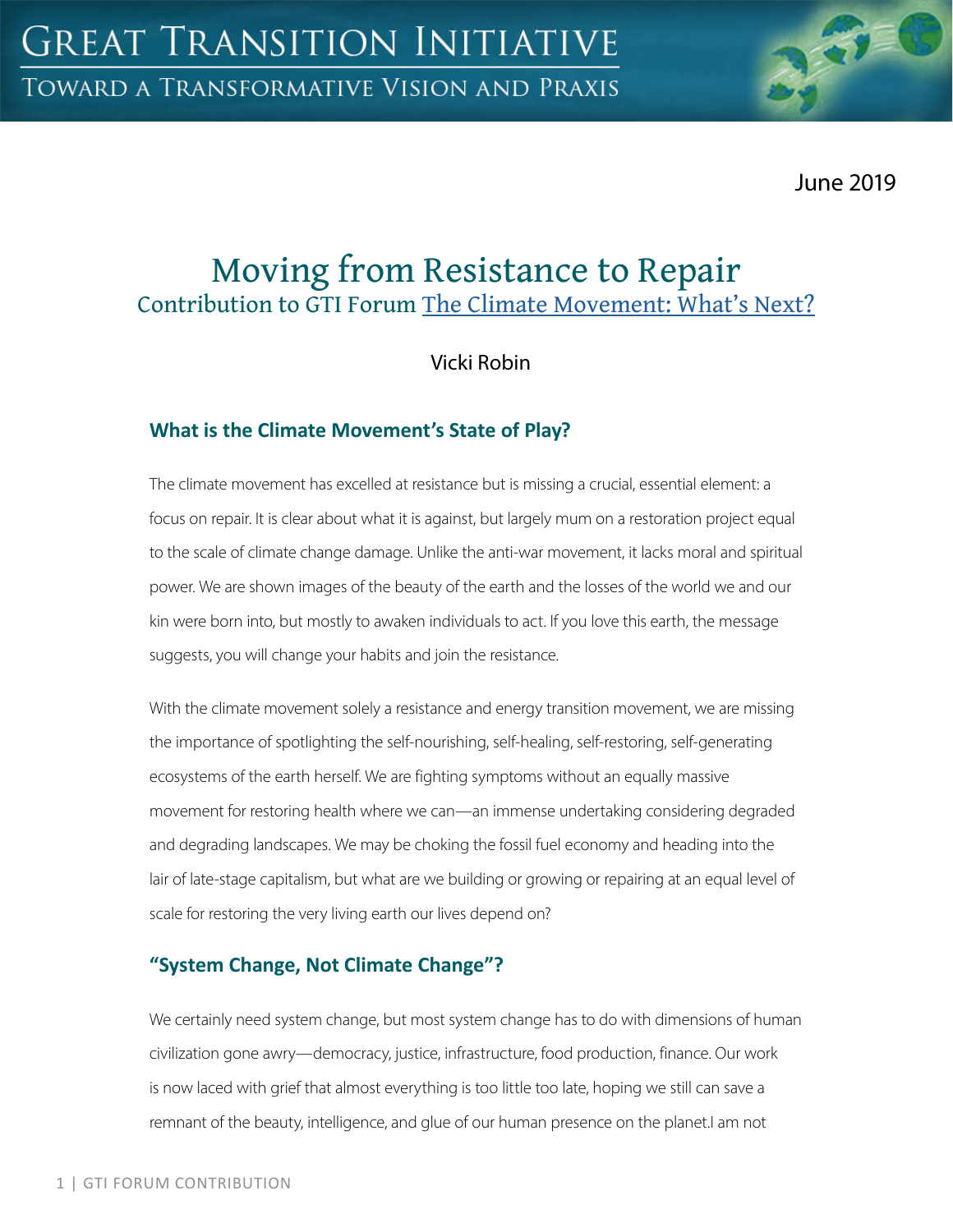saying this is wrong. I want to do all of this as well, and I work daily on it. However, it misses the true heart of the matter: that we humans act upon the earth for our benefit, but we do not act with the earth for healing all life. What is the earth healing path?

John Liu, for example, worked with a degraded plateau in China and documented the process of bringing it back to life, relying on permaculture/agroforestry methodology. Now he's talking about global-scale ecosystem restoration. Geoff Lawton as well has been applying permaculture techniques for over thirty years on six continents in over fifty countries. These examples offer a global-scale restoration context that can link together the hundreds of thousands of smallerscale applications of the science and practices that heal landscapes and abate the climate consequences of industrial growth.

Take the Standing Rock protests against the Dakota Access Pipeline in North Dakota in the United States, for example. It was a resistance movement with a prayerful, spiritual methodology to protect not just one river endangered by the proposed pipeline, but a way of life for indigenous people historically and spiritually woven into the landscapes that literally are them. The hundreds of thousands of people who participated—either directly or through massive financial, spiritual, and political support—were transformed spiritually by a welcome into the Lakota way. The reward was participation in something noble, intimate, relational, and morally fitting. They were healers as well as resisters.

The Lakota, and most indigenous and land-based peoples, are not natural activists. Their worldview is to include all life, not impose on others. While there are growing Indigenous-led movements now, and I pray for more, movement building at a global scale is not their forte.

The climate movement has the numbers, momentum, and movement-building capacity, and, energized by inflamed youth, it can win the stopping game. Now, I call for the movement to take a step further by adopting "Earth Repair" as an integrated complementary focus and action. Take to the streets and then take to the degraded hills and valleys, coordinated and informed by global-scale projects like the ones mentioned above, and many more.

The climate movement has attracted attention and financial support, which is being burned through for resistance. What if equal support—financial, movement building, and knowledge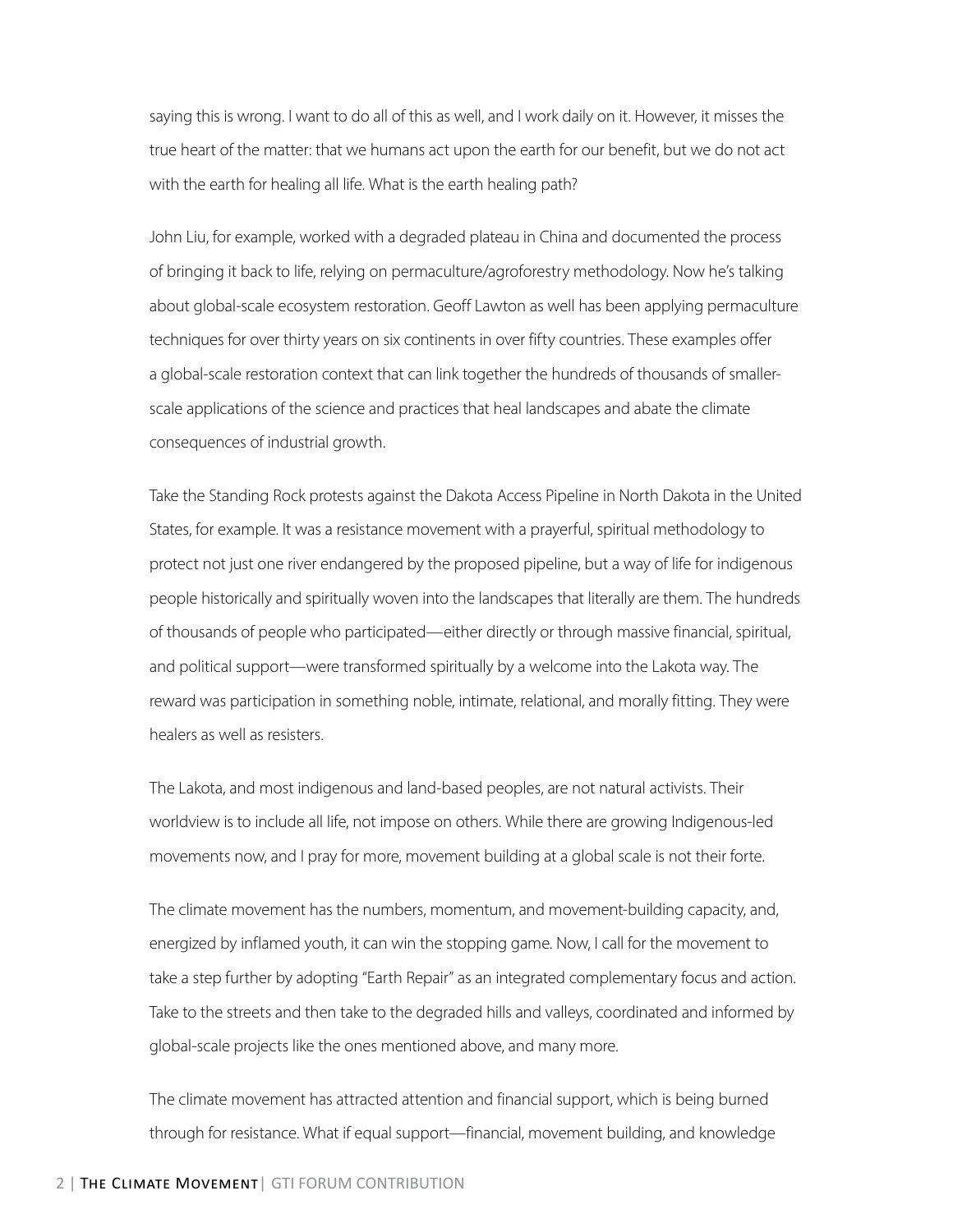dissemination in areas like permaculture and agroecology—could be generated for Earth Repair? What if we scaled repair along with resistance?

Water is Life. Soil is life. "Keep it in the ground" is not just about fossil fuels. It is about sequestering CO2 in soils and preserving freshwater resources by nurturing retention landscapes. Adding this meme to the resistance movement will not spare the living from the severe challenges ahead, but can plant the gardens that we may never see ourselves. #DivestOilInvestSoil. So my vote is to highlight the living systems of the earth—and Earth Repair as our common healing North Star in an inclusive climate movement.

#### **Do We Need a Meta-Movement?**

Absolutely. Earth Repair is a vast project needing millions of hectares conserving water, cooling the air, drawing carbon back into the soil. It is not going to happen one garden or farm at a time. With enough demonstration projects already in our library of solutions, what we need is scaling up (more money, visibility, laws, organization) and scaling sideways (working on specific landscapes with specific plants, soils, and water flows within integrated ecologies.) This work can employ millions of people across all continents who would gladly stay on their ancient lands if they were restored.

Earth Repair is inherently a justice movement, as degraded landscapes drive migration and limit economic opportunities for the poor. When we talk of justice and people having enough, we often talk of jobs. But people on the front lines of Earth Repair just need some support to do the work of restoration so that their landscapes will support them and future generations.